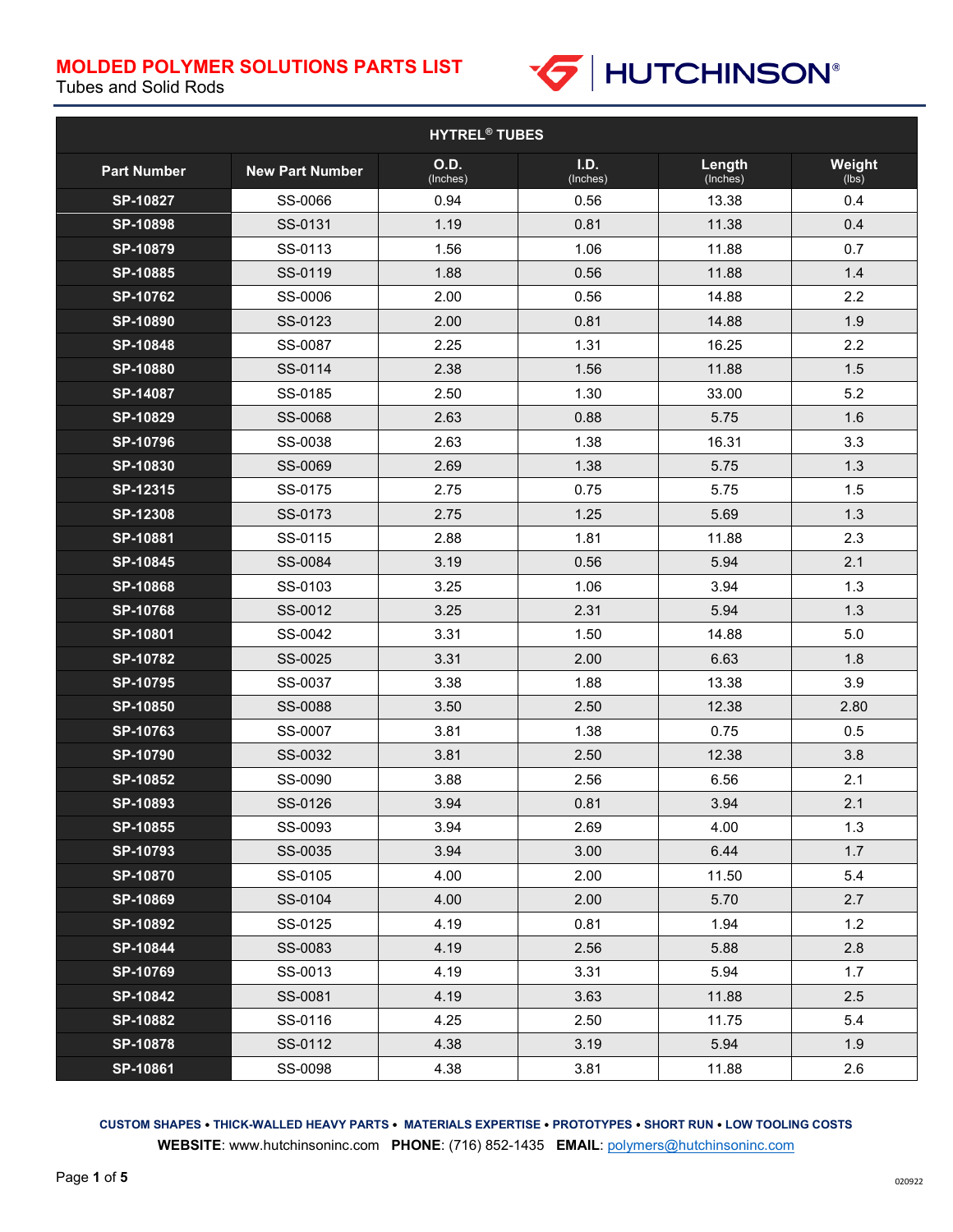

Tubes and Solid Rods

| <b>HYTREL<sup>®</sup> TUBES</b> |                        |                         |                  |                    |                 |
|---------------------------------|------------------------|-------------------------|------------------|--------------------|-----------------|
| <b>Part Number</b>              | <b>New Part Number</b> | <b>O.D.</b><br>(Inches) | I.D.<br>(Inches) | Length<br>(Inches) | Weight<br>(lbs) |
| SP-12316                        | SS-0176                | 4.56                    | 2.31             | 11.44              | 6.8             |
| SP-10901                        | SS-0134                | 4.69                    | 2.44             | 7.94               | 4.8             |
| SP-10862                        | SS-0099                | 4.69                    | 4.06             | 11.88              | 2.7             |
| SP-10791                        | SS-0033                | 4.75                    | 3.50             | 7.44               | 3.0             |
| SP-12310                        | SS-0174                | 4.81                    | 2.81             | 7.69               | 4.5             |
| SP-12317                        | SS-0177                | 4.81                    | 3.31             | 7.13               | 3.4             |
| SP-10789                        | SS-0031                | 4.88                    | 4.25             | 7.94               | 2.1             |
| SP-10858                        | SS-0095                | 5.06                    | 1.81             | 3.81               | 3.1             |
| SP-10810                        | SS-0050                | 5.19                    | 3.06             | 11.88              | 8.0             |
| SP-10840                        | SS-0079                | 5.19                    | 3.81             | 5.94               | 3.1             |
| SP-10803                        | SS-0043                | 5.25                    | 2.00             | 14.75              | 12.6            |
| SP-10767                        | SS-0011                | 5.38                    | 3.94             | 3.81               | 2.2             |
| SP-10887                        | SS-0121                | 5.44                    | 4.56             | 21.81              | 7.6             |
| SP-10853                        | SS-0091                | 5.75                    | 3.81             | 3.75               | 2.8             |
| SP-12319                        | SS-0178                | 5.75                    | 3.94             | 12.88              | 9.0             |
| SP-10784                        | SS-0027                | 5.75                    | 4.44             | 11.44              | 5.6             |
| SP-11526                        | SS-0166                | 5.75                    | 4.44             | 13.38              | 6.6             |
| SP-10792                        | SS-0034                | 5.81                    | 4.50             | 7.44               | 4.1             |
| SP-10857                        | SS-0094                | 5.94                    | 5.06             | 11.88              | 4.6             |
| SP-10797                        | SS-0039                | 6.19                    | 4.50             | 12.38              | 8.6             |
| SP-10788                        | SS-0030                | 6.44                    | 5.44             | 11.44              | 5.6             |
| SP-10838                        | SS-0077                | 6.69                    | 4.50             | 7.56               | 8.0             |
| SP-10781                        | SS-0024                | 7.13                    | 5.19             | 13.25              | 12.2            |
| SP-10799                        | SS-0040                | 7.13                    | 5.44             | 12.38              | 10.3            |
| SP-10771                        | SS-0015                | 7.19                    | 2.44             | 12.38              | 22.5            |
| SP-12305                        | SS-0170                | 7.69                    | 4.31             | 7.63               | 4.0             |
| SP-12321                        | SS-0179                | 7.88                    | 6.50             | 12.44              | 9.6             |
| SP-10783                        | SS-0026                | 8.13                    | 6.38             | 4.19               | 4.1             |
| SP-10819                        | SS-0059                | 8.25                    | 5.19             | 7.88               | 13.3            |
| <b>SP-10786</b>                 | SS-0029                | 8.88                    | 7.63             | 7.63               | 6.4             |
| SP-10813                        | SS-0053                | 9.50                    | 6.81             | 5.69               | 9.1             |
| SP-10807                        | SS-0047                | 9.50                    | 8.13             | 5.69               | 5.3             |
| SP-10884                        | SS-0118                | 9.63                    | 7.88             | 11.88              | 13.8            |
| <b>SP-10778</b>                 | SS-0021                | 10.38                   | 8.81             | 13.38              | 15.0            |
| SP-10883                        | SS-0117                | 10.44                   | 8.81             | 11.88              | 15.3            |
| SP-10812                        | SS-0052                | 11.25                   | 9.31             | 3.81               | 6.0             |
| <b>SP-12322</b>                 | SS-0180                | 11.63                   | 10.00            | 12.63              | 17.0            |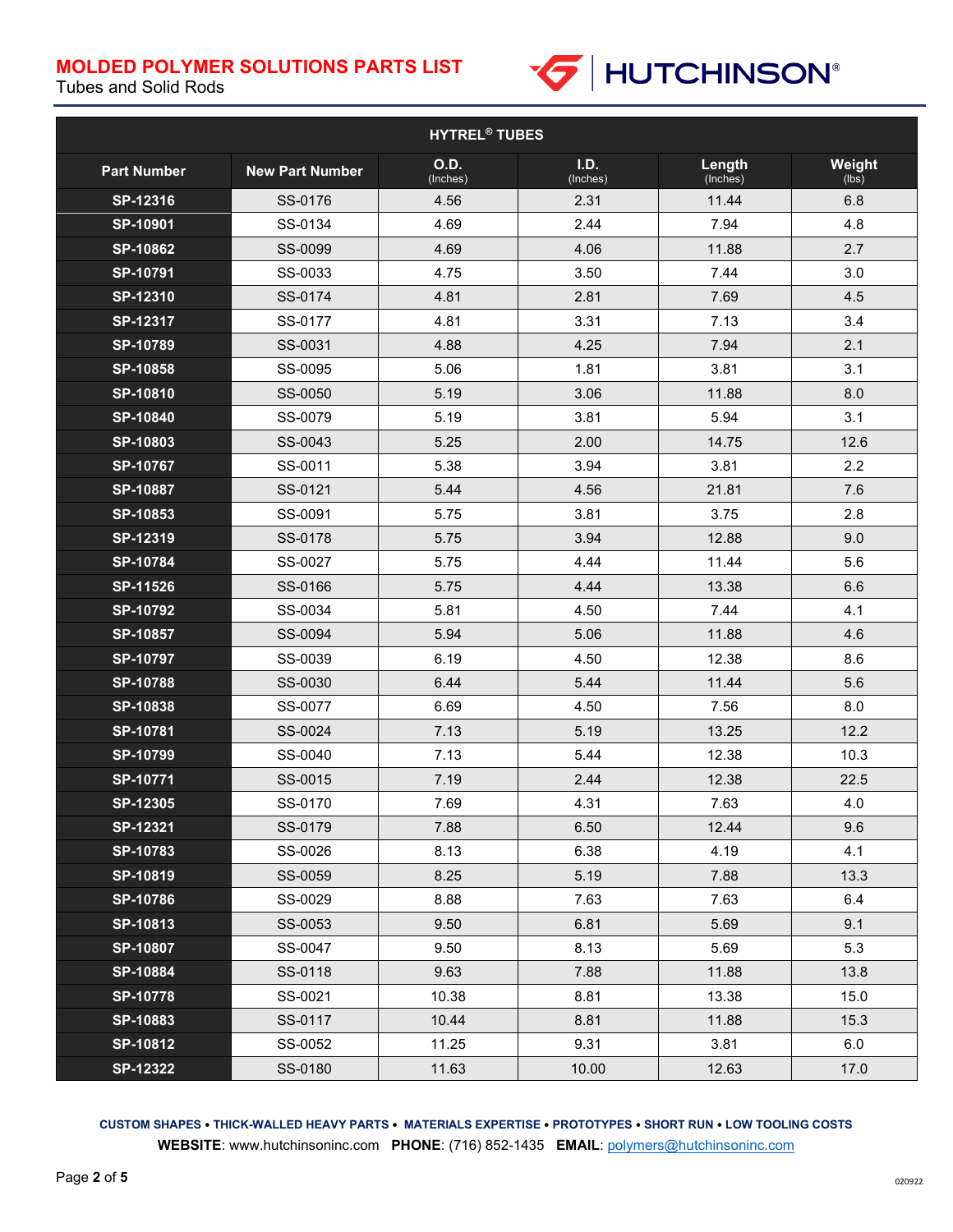

Tubes and Solid Rods

| <b>HYTREL<sup>®</sup> TUBES</b> |                        |                  |                  |                    |                 |
|---------------------------------|------------------------|------------------|------------------|--------------------|-----------------|
| <b>Part Number</b>              | <b>New Part Number</b> | O.D.<br>(Inches) | I.D.<br>(Inches) | Length<br>(Inches) | Weight<br>(lbs) |
| SP-10764                        | SS-0008                | 11.88            | 7.06             | 11.88              | 43.3            |
| SP-10811                        | SS-0051                | 12.50            | 10.75            | 3.81               | 6.2             |
| SP-10896                        | SS-0129                | 12.56            | 9.44             | 3.78               | 10.5            |
| <b>SP-10772</b>                 | SS-0016                | 12.69            | 11.25            | 13.00              | 17.3            |
| SP-10800                        | SS-0041                | 12.75            | 11.31            | 7.44               | 10.5            |
| SP-10859                        | SS-0096                | 13.19            | 10.88            | 3.81               | 8.1             |
| SP-10814                        | SS-0054                | 13.44            | 11.81            | 3.81               | 6.2             |
| SP-12306                        | SS-0171                | 13.50            | 11.44            | 3.63               | 7.4             |
| SP-10805                        | SS-0045                | 14.06            | 11.81            | 3.81               | 8.6             |
| SP-10809                        | SS-0049                | 14.63            | 13.56            | 3.81               | 5.1             |
| SP-10891                        | SS-0124                | 14.88            | 12.56            | 3.81               | 9.6             |
| SP-10766                        | SS-0010                | 15.88            | 14.63            | 3.81               | 8.0             |
| SP-10874                        | SS-0109                | 16.13            | 13.38            | 3.81               | 11.8            |
| SP-10773                        | SS-0017                | 16.13            | 15.38            | 7.75               | 14.8            |
| SP-10843                        | SS-0082                | 16.69            | 14.63            | 3.81               | 9.3             |
| SP-10808                        | SS-0048                | 16.88            | 15.69            | 3.81               | 6.5             |
| SP-10871                        | SS-0106                | 17.31            | 16.38            | 3.81               | 5.6             |
| SP-10774                        | SS-0018                | 17.81            | 16.81            | 3.80               | 21.8            |
| SP-10895                        | SS-0128                | 17.88            | 14.63            | 3.81               | 16.7            |
| SP-12307                        | SS-0172                | 17.88            | 15.13            | 3.63               | 12.6            |
| SP-10841                        | SS-0080                | 17.94            | 16.81            | 3.81               | 7.1             |
| SP-10828                        | SS-0067                | 18.38            | 15.63            | 3.81               | 14.6            |
| SP-10817                        | SS-0057                | 19.75            | 17.06            | 3.81               | 16.2            |
| SP-10834                        | SS-0073                | 19.88            | 18.38            | 3.81               | 10.7            |
| SP-12304                        | SS-0169                | 21.19            | 18.44            | 3.69               | 15.4            |
| SP-10779                        | SS-0022                | 21.50            | 19.63            | 3.81               | 12.5            |
| SP-10818                        | SS-0058                | 21.75            | 18.44            | 3.81               | 16.5            |
| SP-10776                        | SS-0019                | 23.00            | 20.56            | 3.81               | 17.0            |
| SP-12125                        | SS-0168                | 23.56            | 20.63            | 3.81               | 19.10           |
| SP-10815                        | SS-0055                | 23.81            | 22.00            | 3.81               | 13.3            |
| SP-11439                        | SS-0160                | 24.38            | 22.06            | 3.81               | 15.2            |
| <b>SP-10777</b>                 | SS-0020                | 27.00            | 22.82            | 3.86               | 14.5            |
| SP-11503                        | SS-0165                | 27.00            | 24.44            | 3.81               | 20.5            |
| <b>SP-10875</b>                 | SS-0110                | 27.56            | 26.13            | 3.81               | 12.3            |
| <b>SP-11267</b>                 | SS-0158                | 28.63            | 25.93            | 3.81               | 19.7            |
| SP-10780                        | SS-0023                | 30.31            | 26.88            | 3.81               | 28.5            |
| $SP-10876$                      | SS-0111                | 32.56            | 31.13            | 3.81               | 14.6            |
| SP-11265                        | SS-0157                | 32.75            | 30.19            | 3.81               | 23.1            |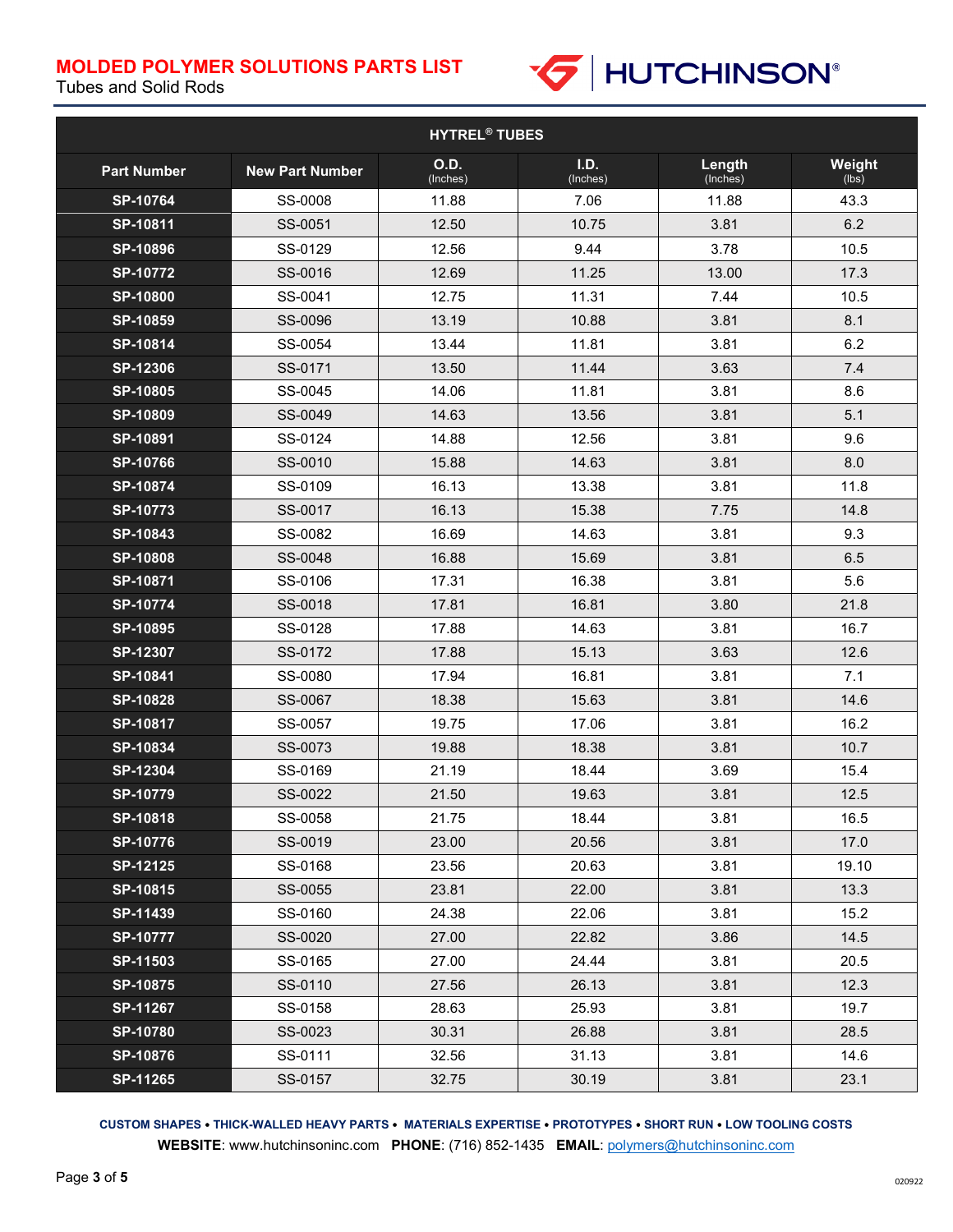

Tubes and Solid Rods

| <b>HYTREL<sup>®</sup> TUBES</b> |                        |                         |                  |                    |                        |
|---------------------------------|------------------------|-------------------------|------------------|--------------------|------------------------|
| <b>Part Number</b>              | <b>New Part Number</b> | <b>O.D.</b><br>(Inches) | I.D.<br>(Inches) | Length<br>(Inches) | <b>Weight</b><br>(lbs) |
| SP-11498                        | SS-0162                | 33.88                   | 31.31            | 3.81               | 23.5                   |
| SP-11828                        | SS-0167                | 35.13                   | 32.31            | 3.81               | 25.2                   |
| SP-11499                        | SS-0163                | 37.63                   | 34.81            | 3.81               | 31.5                   |
| SP-11268                        | SS-0159                | 37.88                   | 35.56            | 3.81               | 24.0                   |
| SP-12881                        | SS-0184                | 42.13                   | 39.92            | 3.81               | 25.5                   |
| SP-12379                        | SS-0182                | 50.38                   | 47.87            | 3.87               | 32.0                   |
| SP-11497                        | SS-0161                | 52.38                   | 49.81            | 3.81               | 36.8                   |
| <b>SP-11500</b>                 | SS-0164                | 57.63                   | 53.81            | 3.81               | 64.5                   |
| <b>SP-12380</b>                 | SS-0183                | 64.75                   | 62.25            | 3.87               | 41.4                   |

| <b>HYTREL<sup>®</sup> SOLID RODS</b> |                        |      |      |        |        |
|--------------------------------------|------------------------|------|------|--------|--------|
| <b>Part Number</b>                   | <b>New Part Number</b> | O.D. | I.D. | Length | Weight |
| SP-10837                             | SS-0076                | 0.31 | N/A  | 5.94   | 0.1    |
| SP-10836                             | SS-0075                | 0.44 | N/A  | 8.94   | 0.1    |
| SP-10886                             | SS-0120                | 0.44 | N/A  | 39.75  | 0.3    |
| <b>SP-10756</b>                      | SS-0002                | 0.69 | N/A  | 47.75  | 0.9    |
| <b>SP-10758</b>                      | SS-0004                | 0.88 | N/A  | 46.00  | 1.6    |
| SP-10889                             | SS-0122                | 1.31 | N/A  | 17.88  | 1.2    |
| SP-10757                             | SS-0003                | 1.44 | N/A  | 47.75  | 3.7    |
| SP-10759                             | SS-0005                | 1.94 | N/A  | 47.75  | 6.5    |
| SP-12323                             | SS-0181                | 2.31 | N/A  | 45.88  | 9.3    |
| <b>SP-10755</b>                      | SS-0001                | 2.38 | N/A  | 15.75  | 9.4    |

| <b>HYTREL<sup>®</sup> FORMULATIONS</b><br>Hytrel <sup>®</sup> is a registered trademark of DuPont <sup>™</sup> |           |              |                                 |  |
|----------------------------------------------------------------------------------------------------------------|-----------|--------------|---------------------------------|--|
| <b>Suffix for</b><br>New P/N                                                                                   | Compound* | <b>Grade</b> | <b>Description</b>              |  |
| $-0413$                                                                                                        | 413       | 5555HS       | <b>Black with UV Stabilizer</b> |  |
| $-0441$                                                                                                        | 441       | 5555HS       | Natural with UV Stabilizer      |  |
| $-0713$                                                                                                        | 713       | 7246         | <b>Black with UV Stabilizer</b> |  |
| $-0741$                                                                                                        | 741       | 7246         | Natural with UV Stabilizer      |  |
| $-0463$                                                                                                        | 463       | 5555HS       | Orange with UV Stabilizer       |  |
| *Contact us for additional compound formulations; call 716-852-1435 or email polymers@hutchinsoninc.com        |           |              |                                 |  |